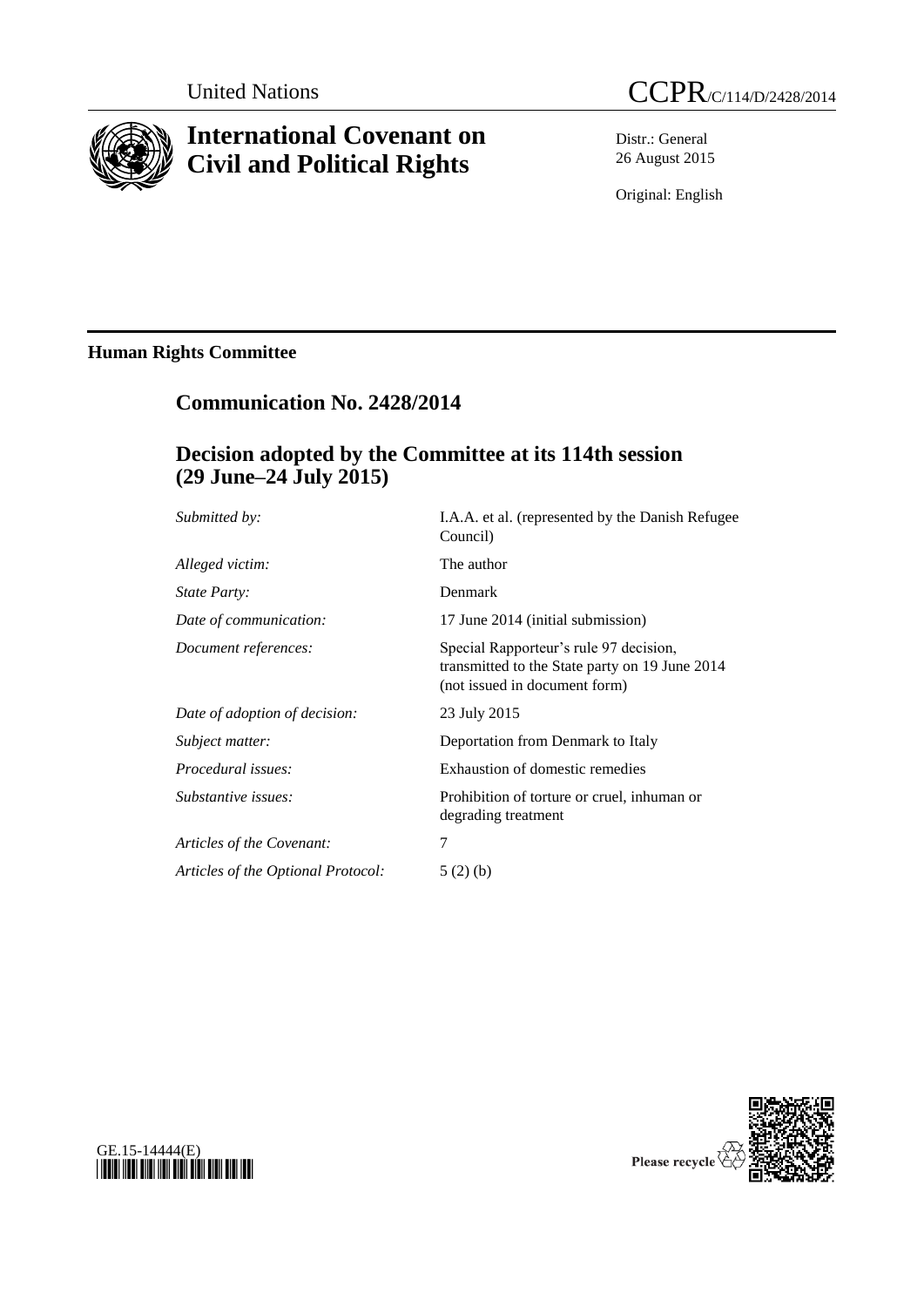### **Annex**

### **Decision of the Human Rights Committee under article 5, paragraph 4, of the Optional Protocol to the International Covenant on Civil and Political Rights (114th session)**

concerning

#### **Communication No. 2428/2014**\*

| Submitted by:          | I.A.A. et al. (represented by the Danish Refugee)<br>Council) |
|------------------------|---------------------------------------------------------------|
| Alleged victim:        | The author                                                    |
| State Party:           | <b>Denmark</b>                                                |
| Date of communication: | 17 June 2014 (initial submission)                             |

*The Human Rights Committee*, established under article 28 of the International Covenant on Civil and Political Rights,

*Meeting* on 23 July 2015,

*Having concluded* its consideration of communication No. 2428/2014, submitted to the Human Rights Committee on behalf of Ms. I.A.A. et al. under the Optional Protocol to the International Covenant on Civil and Political Rights,

*Having taken into account* all written information made available to it by the author of the communication and the State party,

*Adopts* the following:

#### **Decision on admissibility**

1.1 The author of the communication dated 17 June 2014 is Ms. I.A.A., born on 31 May 1984. She brings the complaint on behalf of herself and her two minor children: F.A.A., born on 19 April 2005, and M.A.H.H., born on 6 July 2012. They are Somali nationals residing in Denmark and, at the time of submission of their communication, were subject to a deportation order to Italy, scheduled on 20 June 2014.

1.2 The author claims that, by forcibly deporting her and her children to Italy, Denmark would violate their rights under article 7 of the Covenant. The author is represented by the Danish Refugee Council. The Optional Protocol entered into force for Denmark on 23 March 1976.

<sup>\*</sup> The following members of the Committee participated in the examination of the present communication: Yadh Ben Achour, Sarah Cleveland, Olivier de Frouville, Yuji Iwasawa, Ivana Jelić, Duncan Laki Muhumuza, Photini Pazartzis, Mauro Politi, Sir Nigel Rodley, Victor Manuel Rodríguez-Rescia, Fabián Omar Salvioli, Dheerujlall B. Seetulsingh, Anja Seibert-Fohr, Yuval Shany, Konstantine Vardzelashvili and Margo Waterval.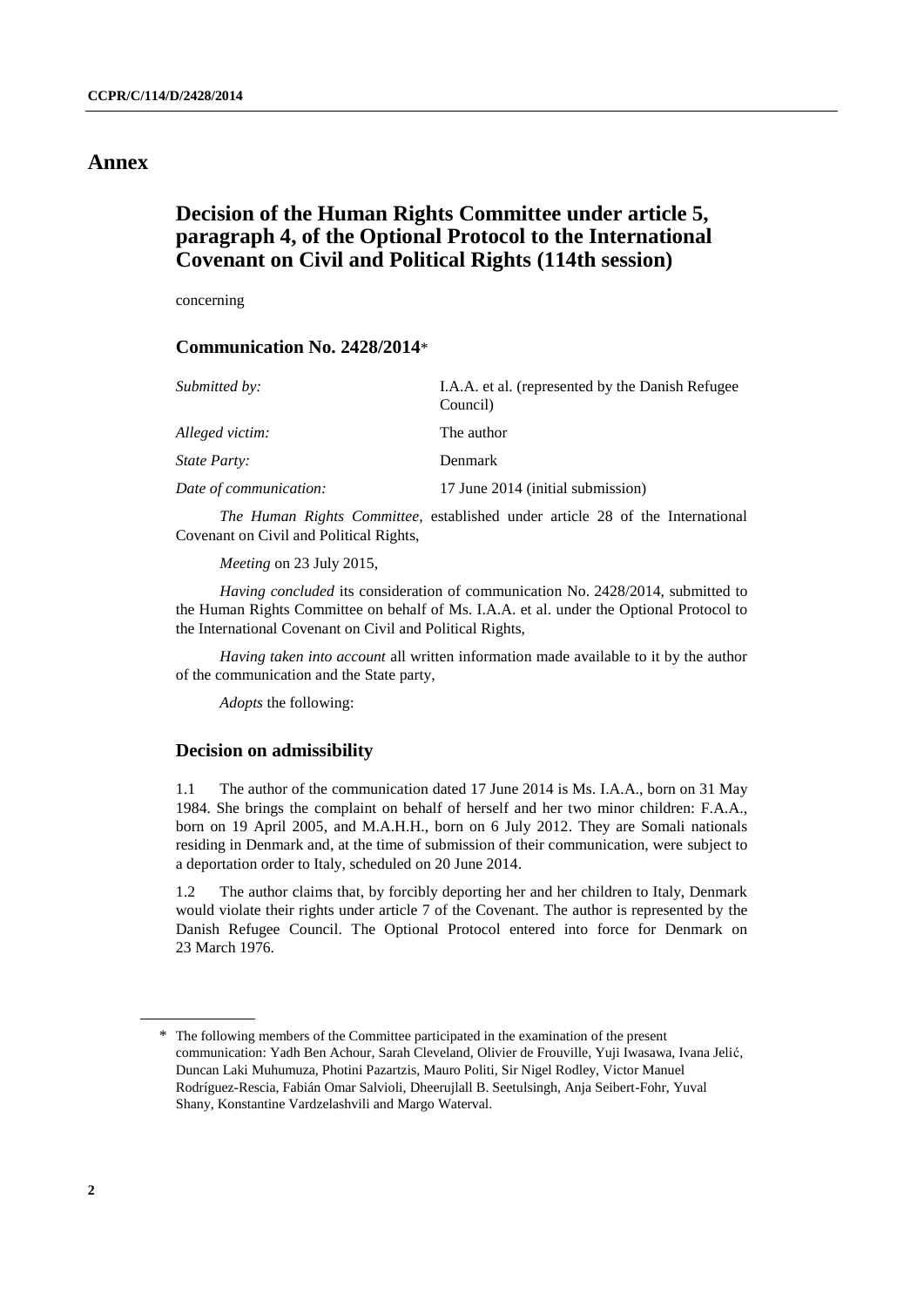1.3 On 19 June 2014, pursuant to rule 92 of its rules of procedure, the Committee, acting through its Special Rapporteur on new communications and interim measures, requested the State party not to deport the author and her children to Italy while their case was under consideration by the Committee.

1.4 On 28 January 2015, the Committee, acting through its Special Rapporteur on new communications and interim measures, decided to deny the State party's request of lifting the interim measures. $<sup>1</sup>$ </sup>

#### **The facts as presented by the author**

2.1 The author originates from Mogadishu. She is 31 years old and belongs to the Habergidir clan. She is Muslim. She has two daughters, F.A.A., born on 19 April 2005, and M.A.H.H., born on 6 July 2012. In 2006, she divorced her former husband, the father of F.A.A. She fled Somalia out of fear of the Al-Shabaab militia. The author sold tea at the Parkara market, in the government-controlled area of Mogadishu. In 2008, she was threatened by members of Al-Shabaab, who accused her of being a spy for the Government and demanded that she stop selling tea as women should not work in public places. They further threatened to pass an Islamic judgement against her. After the author fled Somalia, Al-Shabaab looked for her and threatened her parents to give information about her current whereabouts.

2.2 The author left Somalia alone, leaving her daughter behind, and reached Italy on 13 October 2008. Upon arrival, she was accommodated in a reception camp near Rome, where she lived until April 2009, when she received subsidiary protection and a corollary residence permit for three years, which was renewed in April 2012 until 9 April 2015.

2.3 The day after she received her residence permit, the author was informed that she could no longer stay in the shelter and was asked to leave. As she was offered neither an alternative solution or temporary shelter, nor any assistance finding work or more stable housing, the author was left homeless. On occasion, she would be hosted by private individuals or in churches near Sienna. In August 2009, she moved into an apartment close to Florence, together with other Somali refugees, where she lived for three years. The apartment was overcrowded and, as the tenants could not afford to pay for electricity or water, the conditions were insalubrious and unhygienic.

2.4 The author looked for work on a daily basis. In August 2009, she started working as a cleaner, including in a biscuit factory for six months. She then worked as a cleaner in private homes from 2010 to 2012. During periods of unemployment, she would turn to the church for food assistance.

2.5 In 2010, the author married her second husband, who resided in Ethiopia.

2.6 In February 2011, the author reunited with her daughter, with the help of a local Italian family and the Italian authorities. Her daughter was issued a residence permit with the same expiry date as the author's. The author was informed by the municipality that she could not register her daughter in school, because she lacked a formal address and permanent housing. Furthermore, the author could not afford to pay the school bus fare.

2.7 As the author found the situation desperate in Italy, she travelled to Ethiopia in October 2011, to unite with her husband. She stayed in Ethiopia for two months, but returned to Italy to find employment. Returning from Ethiopia, the author was pregnant. Living in Italy as a single, pregnant woman, with only occasional work, while caring for a

<sup>1</sup> Communicated as part of the State party's observations on admissibility and merits, dated 19 December 2014.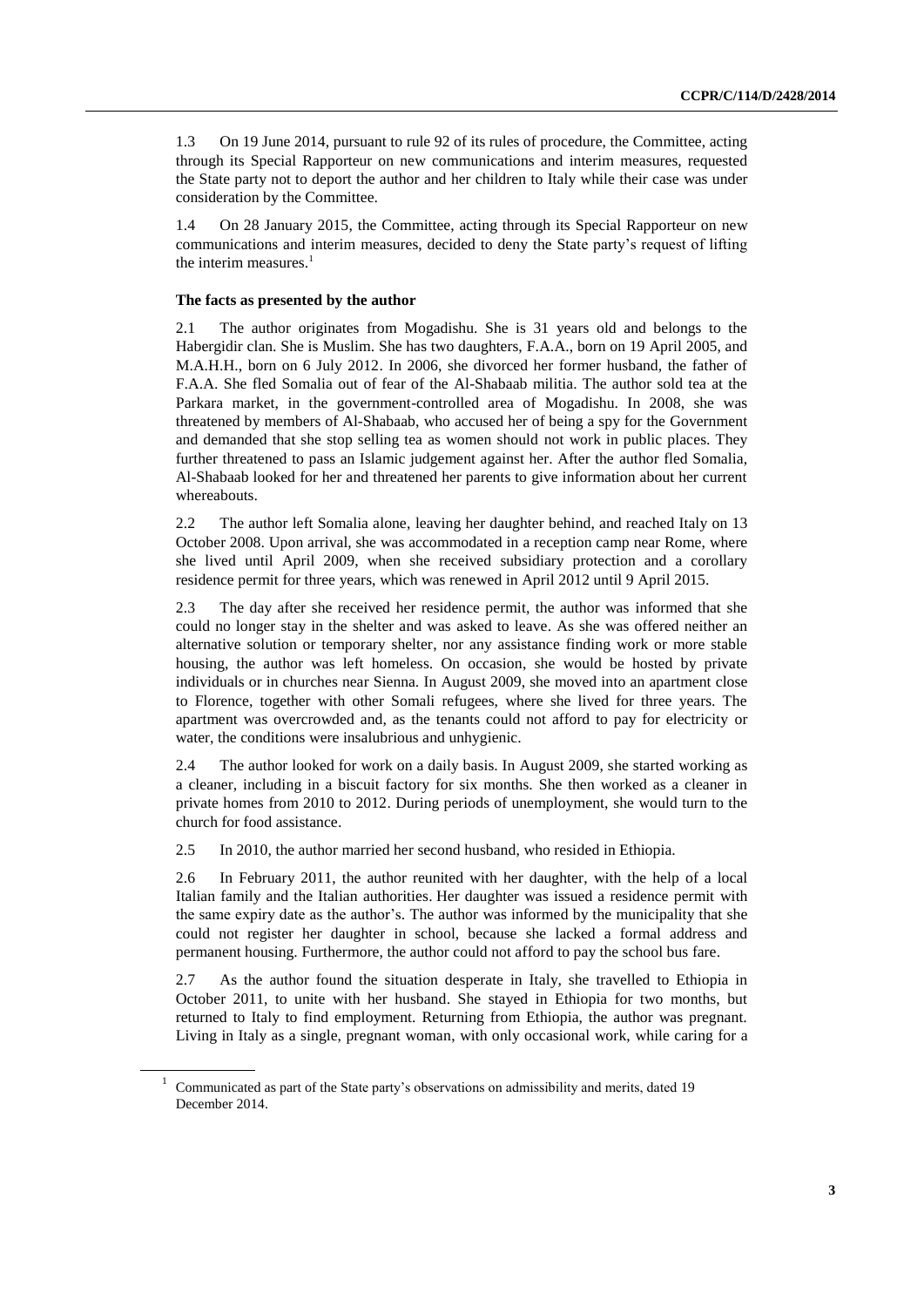small daughter and without access to food, was extremely difficult. She found the sanitary conditions in the apartment where she used to live had worsened. The author did not receive any medical assistance or examinations during her pregnancy, as she was informed that, to do so, she would need a permanent address.

2.8 Having failed to find a stable job, schooling for her child, decent accommodation and access to medical care in Italy, the author travelled to Denmark on 31 May 2012, where she applied for asylum on the same day. On 6 July 2012, she gave birth to her second child. The author had a disagreement with her husband, and she has not been in contact with him since 2012.

2.9 In her asylum claim, the author sought protection against the situation in Somalia. On 12 October 2013, the Danish immigration service rejected her application for asylum, as it found the author to lack credibility. The decision was upheld by the refugee appeals board on 15 November 2013, and the author and her children were ordered to leave Denmark and return to Somalia. The asylum authorities did not address the author's claim regarding the situation in Italy, although the author had mentioned the harsh and degrading living conditions she faced there. On 6 March 2014, the author applied to the refugees appeals board for it to reopen the case on the grounds that its assessment of the case had not been consistent with other similar cases of Somali asylum seekers. This request was rejected on 16 June 2014.

2.10 Meanwhile, the Danish National Police made arrangements to return the author to Italy under the European Union Return Directive.

2.11 The author claims that she has exhausted domestic remedies, as decisions of the Danish refugee appeals board cannot be appealed. The application for the reopening of the case lacks suspensive effect.

#### **The complaint**

3.1 The author submits that, by forcibly returning her and her children to Italy, the State party would violate their rights under article  $7$  of the Covenant.<sup>2</sup> Since she was requested to leave the reception centre after being granted subsidiary protection, the author has been unable to find either a durable housing solution or assistance in finding employment, social benefits or access to education for her eldest daughter.

3.2 The author submits that reception conditions in Italy and basic standards for refugees with valid or expired residence permits do not comply with international obligations of protection.<sup>3</sup> On this issue, the author cites a report stating that, if international protection seekers returning to Italy have already been granted a form of protection and already enjoyed the reception system when they were in Italy, they have no more right to be accommodated in reception facilities in Italy.<sup>4</sup> She asserts that asylum seekers in Italy

<sup>2</sup> The author also cites the following decisions of the European Court of Human Rights: *M.S.S. v. Belgium and Greece* (30696/09); *Samsam Mohammad Hussein and others v. the Netherlands and Italy* (27725/10).

<sup>3</sup> The author refers to Organisation Suisse d'aide aux réfugiés, "Reception conditions in Italy – Report on the current situation of asylum seekers and beneficiaries of protection, in particular Dublin returnees", October 2013, p. 11; Asylum Information Database, Country Report – Italy, May 2013, p. 34; and Council of Europe, Report by Nils Muiznieks, Commissioner for Human Rights of the Council of Europe, following his visit to Italy from 3 to 6 July 2012, 18 September 2012, p. 150.

<sup>&</sup>lt;sup>4</sup> The author cites European Network for technical cooperation of the application of the Dublin II Regulation, "Dublin II Regulation National Report on Italy", available at: [www.dublin](http://www.dublin-project.eu/dublin/Dublin-news/New-report-Dublin-II-regulation-lives-on-hold)[project.eu/dublin/Dublin-news/New-report-Dublin-II-regulation-lives-on-hold.](http://www.dublin-project.eu/dublin/Dublin-news/New-report-Dublin-II-regulation-lives-on-hold) Regarding resettlement conditions in Italy for asylum seekers, the author also cites the Asylum Information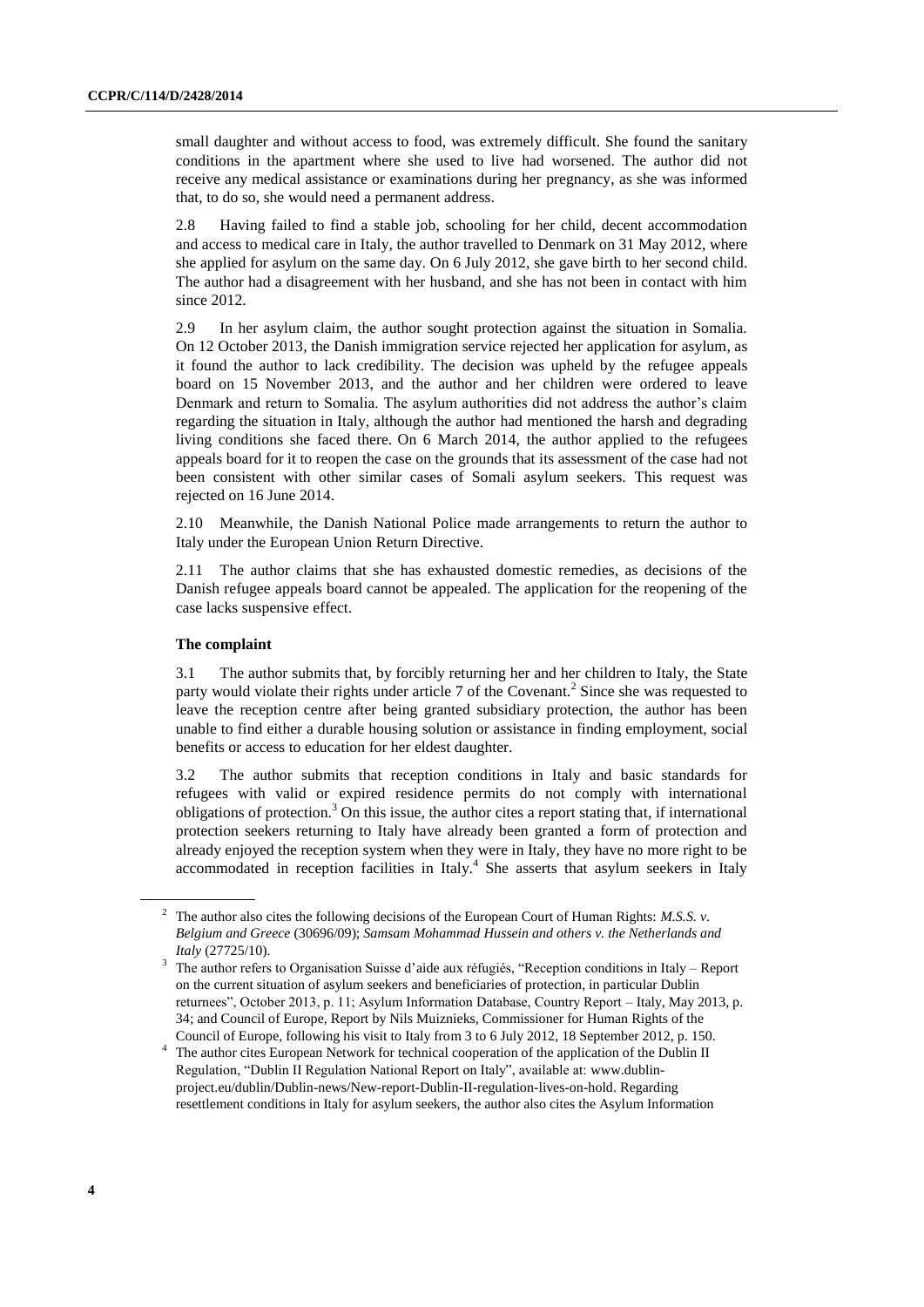experience severe difficulties gaining access to health services.<sup>5</sup> In view of this situation, Italy does not currently meet the necessary humanitarian standards for the principle of first country asylum to be applied.

3.3 The author adds that, if they were to return to Italy, she and her children would be at a real risk of facing inhuman and degrading treatment, because they would be fully dependent on charity. The author further fears that she would be in a desperate situation whereby she would not be able to provide her children with food or shelter.

#### **State party's observations on admissibility and merits**

4.1 On 19 December 2014, the State party submitted that the communication should be declared inadmissible as the author had failed to exhaust domestic remedies or, alternatively, considered inadmissible as the author had failed to establish a prima facie case. The State party informed the Committee that, after the author's asylum application was rejected — a decision that was confirmed by the refugee appeals board on 15 November 2013 — the author informed the national police on 10 December 2013 that she did not want to return voluntarily to Somalia but instead wanted to return to Italy, a country which had issued her and her eldest child residence permits that were valid until 2015. Against this background, the national police contacted the Italian authorities, which confirmed that both the author and her eldest daughter held valid residence permits, but that the author should contact the Italian authorities in Sienna to apply for a permit for her youngest daughter.

4.2 By its letter of 6 March 2014, the author's counsel applied for a reopening of the asylum proceedings in Denmark. The reasons put forward to reopen the proceedings were, inter alia, that the author would be at risk if returned to Somalia because there was still unrest, that she had been persecuted by Al-Shabaab and that she would prefer to go to Italy if she had to be returned from Denmark. The author referred to the general conditions in Somalia, including the methods of attack used by Al-Shabaab; to increases in attacks by Al-Shabaab in 2013; and to the fact that the Somali authorities were unable to provide protection to civilians persecuted by Al-Shabaab in Mogadishu.

4.3 On 2 June 2014, the author confirmed to the national police that she still wanted to leave for Italy. Accordingly, the national police planned an assisted voluntary return of the author and her two children to Italy on 20 June 2014.

4.4 On 16 June 2014, the refugee appeals board refused to reopen the asylum proceedings, as it found no reason to do so, given that no substantial new information had been exposed, beyond the information available to the board at the time of the original hearing.

Database, Country Report – Italy (May 2013), p. 37; the United States of America Department of State, 2012 Country Report on Human Rights Practices – Italy, 19 April 2013, available from www.refworld.org/docid/517e6e2214.html; Organisation Suisse d'aide aux réfugiés, "Reception Conditions in Italy – Report on the current situation of asylum seekers and beneficiaries of protection, in particular Dublin returnees", October 2013, Sects. 4 and 5; and Jesuit Refugee Service, "Protection interrupted – The Dublin regulation's impact on asylum seekers' protection", June 2013, pp. 152 and 161.

<sup>5</sup> The author cites Council of Europe, Report by Nils Muiznieks, Commissioner for Human Rights of the Council of Europe, following his visit to Italy from 3 to 6 July 2012, 18 September 2012, p. 143; and Organisation Suisse d'aide aux réfugiés, "Reception conditions in Italy – Report on the current situation of asylum seekers and beneficiaries of protection, in particular Dublin returnees", October 2013.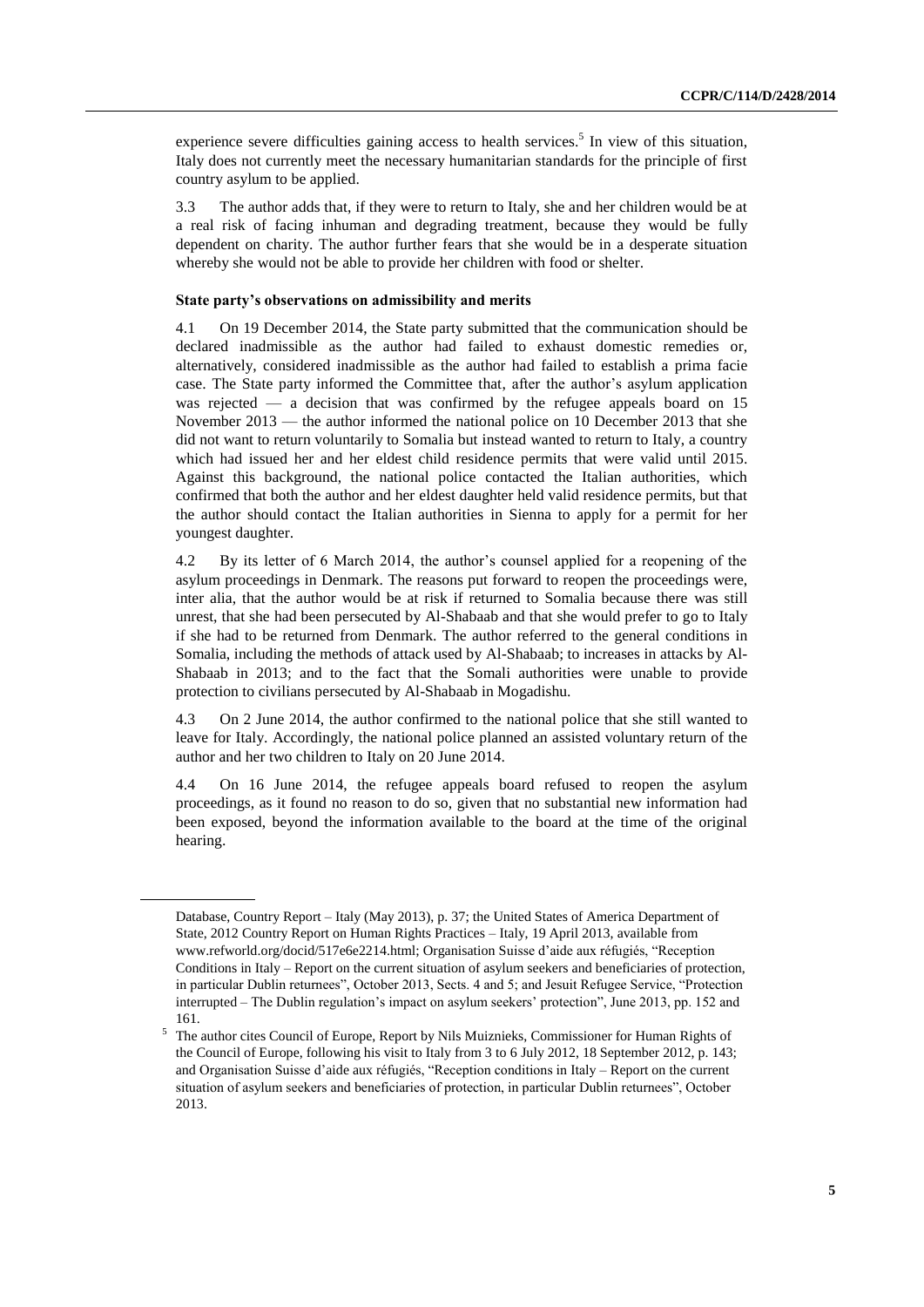4.5 On 17 June 2014, the author brought the case before the Committee under article 7 of the Covenant, with a request for interim measures. Accordingly, on 19 June 2014, the national police suspended the time limit for the author's and her daughters' departure from Denmark until further notice, to comply with the Committee's request.

4.6 The State party recalled that the refugee appeals board, in its decision of 15 November 2013, had determined that the author had not been a member of any political or religious association or organization. In its assessment, the refugee appeals board found that the applicant had made inconsistent and thus non-credible statements about her conflicts with Al-Shabaab and that her statements appeared fabricated for the occasion. The refugee appeals board further found that it was unlikely that Al-Shabaab would continue to persecute the author considering her very modest role and that even if part of the applicant's statements was accepted as a fact, the author would no longer be of any interest to Al-Shabaab. As regards the general situation in Mogadishu, the Board observed that it appeared from the background information available about Southern and Central Somalia that the security situation in the area had improved considerably since the European Court of Human Rights delivered its judgement in *Sufi and Elmi v. the United Kingdom*, 6 including a reduction in the number of attacks on and killings of civilians and a considerable reduction in armed fighting. The refugee appeals board therefore determined that the author had failed to render probable that she would be at a real risk of persecution or abuse in the event that she were returned to Somalia. It further determined that the fact that she is a single woman with children could not lead to a different assessment of the case.

4.7 The State party further informed the Committee that, in response to a question from the immigration and integration affairs committee of the Danish parliament, the Ministry of Justice had ordered the suspension of all pending forced returns under the Dublin Regulation from Denmark to Italy of families with minor children, where the family comprised either a child under five years old, or a family member with a serious physical or mental disorder, pending a decision in the *Tarakhel v. Switzerland* case. However, the State party stressed that, in the present case, the deportation decision was not to be undertaken under the Dublin Regulation and that the author had indicated on 10 December 2013 that she voluntarily sought to go back to Italy, and had later confirmed this on 2 June 2014.

4.8 In the light of the author's present communication before the Committee, in which she alleges that her deportation to Italy would constitute a breach of article 7 of the Covenant by Denmark, the State party deems her preliminary consent to return to Italy to have been withdrawn.

4.9 The State party first notes that the author has never claimed, before the Danish authorities, that her return to Italy would constitute a violation of article 7 of the Covenant. Thus, the State party authorities have never had the chance to rule upon this claim. Consequently, the State party submits that the communication should be declared inadmissible. Additionally, it should be declared manifestly ill-founded as the author has failed to sufficiently substantiate, for admissibility purposes, to be a victim of any of the Covenant rights in her communication.

4.10 On the merits, the State party submitted that the refugee appeals board determined on 15 November 2013 that the author was not in need of protection with respect to the alleged risk faced in Somalia. The author has not challenged this conclusion before the Committee. Furthermore, the author subsequently demanded to return to Italy. The State party authorities accordingly arranged her removal. Thus, the planned deportation of the

 $6$  Applications Nos[. 8319/07](http://hudoc.echr.coe.int/sites/eng/pages/search.aspx#{"appno":["8319/07"]}) an[d 11449/07.](http://hudoc.echr.coe.int/sites/eng/pages/search.aspx#{"appno":["11449/07"]}) Judgement of 28 June 2011.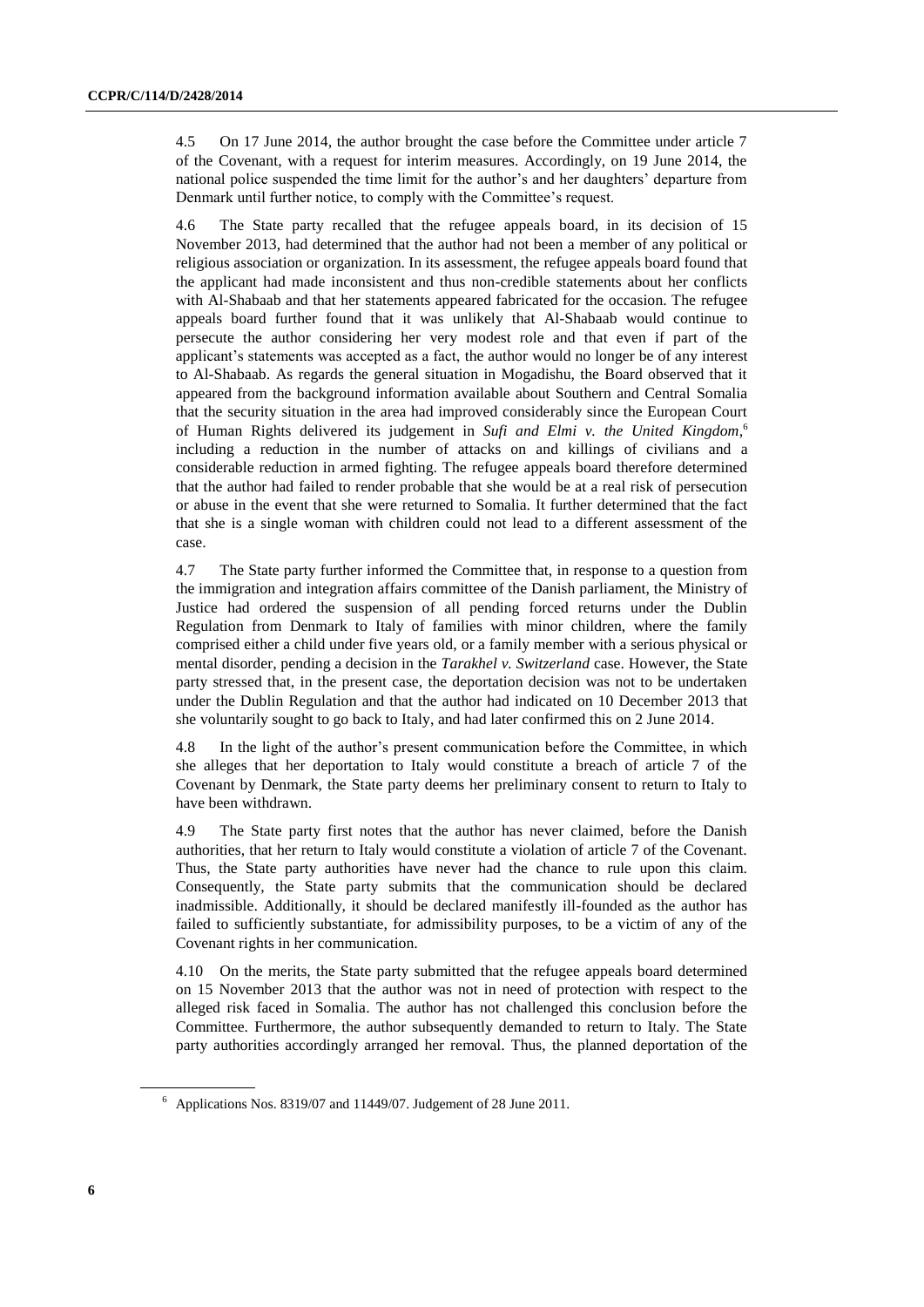author and her two children to Italy was not a consequence of the decision made by the State party authorities, nor because of the existence of the author's permit in Italy, and it is therefore not based upon the principle of "first country of asylum" under the Dublin Regulation. The Danish authorities have taken steps to return the author and her children to Italy solely because the author herself had requested such return.

4.11 In response to the author's allegations concerning the humanitarian situation in Italy, the State party refers to the 2013 inadmissibility decision delivered by the European Court of Human Rights in *Samsam Mohammed Hussein*. <sup>7</sup> Taking into account the reports drawn up by both Governments and non-governmental organizations, the Court found that, concerning the then-current conditions in Italy, "while the general situation and living conditions in Italy of asylum seekers, accepted refugees and aliens who have been granted a residence permit for international protection or humanitarian purposes may disclose some shortcomings, it has not been shown to disclose a systemic failure to provide support or facilities catering for asylum seekers as members of a particularly vulnerable group of people, as was the case in *M.S.S. v. Belgium and Greece*". The Court found that the applicant's allegations had been therefore manifestly ill-founded and inadmissible and that the applicant could be returned to Italy. The State party considers that, although the author has relied upon the Court's finding in *M.S.S. v. Belgium and Greece* (2011), the Court's decision in the *Hussein* case (2013) is more recent and specifically addresses the conditions in Italy. Indeed, in its decision in *Hussein*, the Court noted that those who had been granted subsidiary protection in Italy would be provided with a three-year renewable residence permit that allows the holder to work, obtain a travel document for aliens and benefit from family reunification and from the general schemes for social assistance, health care, social housing and education.

4.12 According to the State party, the decision of *Tarakhel v. Switzerland* cannot be interpreted as implying that States should obtain individual guarantees from the Italian authorities where the applicants, like the author, hold a valid residence permit, and are thus entitled to work and to social benefits.

4.13 Consequently, the State party concludes that it will not constitute a breach of article 7 to deport the author and her children to Italy, which the author herself has requested.

#### **Author's comments on the State party's observations**

5.1 In her comments dated 23 February 2015, the author disputes the State party's statement that she had agreed to return "voluntarily" to Italy, and states that it is not and was not the request of the author to return to Italy, having sought protection in Denmark. In practice, upon final rejection of asylum in Denmark, applicants are provided with a deadline to leave Denmark, typically within 15 days of the rejection. If the asylum seeker does not leave voluntarily, the national police is responsible for arranging the deportation, and the failed asylum seeker is called for a hearing, during which he or she is asked whether he or she wishes to leave voluntarily. The asylum seeker is asked to sign a "statement of cooperation". If the asylum seeker informs the hearing that he or she does not wish to leave voluntarily, the police then informs the asylum seekers of the possibility of sanctions, such as reduced or no financial benefits, the duty to report to the police or detention. Therefore, although the author signed a "statement of cooperation", it is not possible to speak of a genuine voluntary departure. The author only wanted to cooperate with the authorities in order to be allowed to stay in her current asylum camp, where her oldest daughter went to school. Thus, she was signing to avoid detention.

<sup>7</sup> *Samsam Mohammad Hussein and others v. the Netherlands and Italy* (27725/10).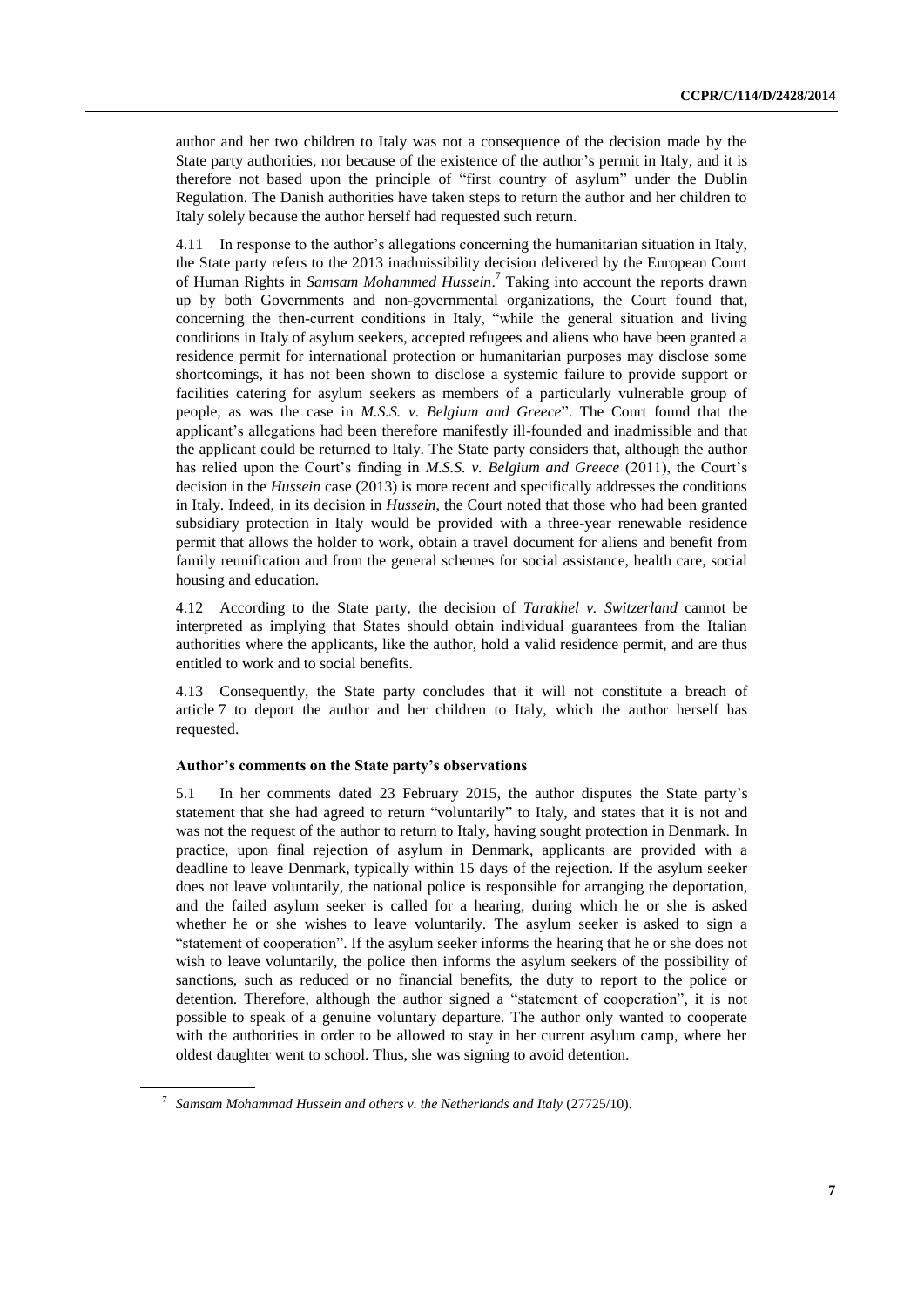5.2 On 13 June 2013, the author's counsel was contacted by a social worker at the asylum camp, who reported that the author did not wish to return to Italy. On 16 June 2014, the author's counsel informed the national police by phone that the author did not wish to leave voluntarily and that the planned deportation could not be regarded as a voluntarily departure. The police replied that they were planning to return the author on 20 June 2014, regardless of the non-voluntary nature of the return.

5.3 The author reiterates that it is peculiar that the refugee appeals board ruled that the author and her children could be forcibly deported to Somalia, although the national police were planning to deport her to Italy owing to her Italian residence permit. However, neither the immigration service nor the refugee appeals board have approved the deportation to Italy or given the Italian immigration authorities prior notice of the deportation in order to secure basic reception facilities upon arrival.

5.4 With respect to exhaustion of national remedies, the author stresses that, as an uneducated Somali woman, she has not in verbal or written form explicitly expressed her claim regarding article 7 of the Covenant. This, however, does not exempt the Danish authorities from their general responsibility and international obligations. The author had left Italy owing to urgent humanitarian reasons and had applied for asylum in Denmark. She had, in her own practical terms, described her problems in Italy to the Danish immigration service and the Danish refugee appeals board. It was then incumbent on the board to make sure that the deportation to Italy would not violate the international obligations of Denmark, regardless of whether the applicant explicitly invokes the relevant legal provisions.

5.5 With respect to the case law from the European Court of Human Rights adduced by the State party, the author stresses that the decision in *Samsam Mohammed Hussein* that a return to Italy would not constitute a breach of article 3 of the Convention for the Protection of Human Rights and Fundamental Freedoms was made on the assumption that "the Netherlands authorities [would] give prior notice to their Italian counterparts of the transfer of the applicant and her children, allowing the Italian authorities to prepare for their arrival" (paragraph 77). The author referred to the Grand Chamber of the European Court of Human Rights decision of 4 November 2014 in *Tarakhel v. Switzerland* regarding an asylum seeking family with six minor children, who were to be transferred to Italy from Switzerland in accordance with the Dublin Regulation. The living conditions and difficulties in finding shelter for asylum seekers and beneficiaries of international protection in Italy is relevant to the present case. The Court found that, even though the current situation in Italy could not be compared to the situation in Greece at the time of the judgement in *M.S.S. v. Belgium and Greece*, a similar approach should be adopted, namely, to examine "the applicant's individual situation in the light of the overall situation prevailing in Greece at the relevant time" (para. 101).

5.6 Regarding the current situation in Italy, the Court, still following the approach from the M.S.S. judgement, stated that "the possibility that a significant number of asylum seekers may be left without accommodation or accommodated in overcrowded facilities without any privacy, or even in insalubrious or violent conditions, [could] not be dismissed as unfounded" (para. 115). The Court concluded that, if no proper reception facilities adapted to children were available, "the conditions in question would attain the threshold of severity required to come within the scope of the prohibition under article 3 of the Convention" (para. 119). Accordingly, the Court found it to be "incumbent on the Swiss authorities to obtain assurances from their Italian counterparts that, on their arrival in Italy, the applicants will be received in facilities and in conditions adapted to the age of the children" (para. 120).

5.7 The author submits that the *Tarakhel* decision is relevant to her case, as the living conditions for asylum seekers and beneficiaries of international protection must be regarded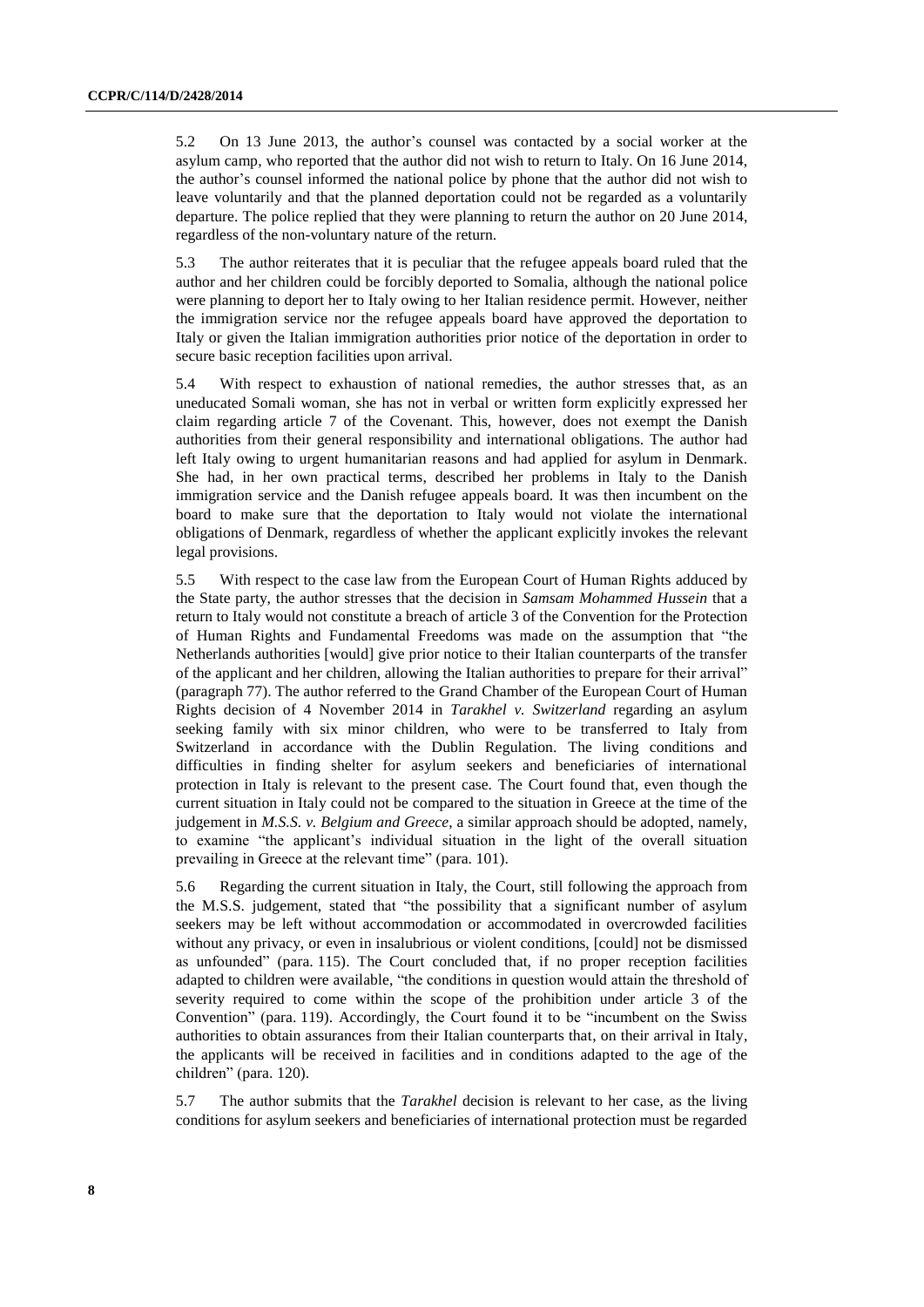as similar. Furthermore the Court's reasoning regarding article 3 of the European Convention on Human Rights can be regarded as corresponding to article 7 of the Covenant. According to the author, the *Tarakhel* decision seems to indicate that the assumption premise laid out in the *Hussein* decision can no longer be regarded as sufficient. On the contrary, individual guarantees, especially to secure returning children from destitution or harsh accommodation conditions, are required according to the Court.

5.8 The author reiterates that the fact that she might be able to renew her residence permit in Italy does not exclude the risk she or her children could be faced with harsh living conditions, homelessness or destitution in Italy, as a single mother with two minor children without access to basic shelter, sanitation facilities, food or sufficient medical care, in breach of article 7 of the Covenant. Finally, the author adds that returning families who have already been granted international protection might face even greater difficulties in finding shelter, access to sanitation facilities or food in Italy than returning asylum seekers, as the latter enjoy a minimum of protection within the Dublin Regulation system and may have access to European Union-supported reception facilities.

#### **Issues and proceedings before the Committee**

#### *Consideration of admissibility*

6.1 Before considering any claim contained in a communication, the Human Rights Committee must, in accordance with article 93, of its rules of procedure, decide whether or not it is admissible under the Optional Protocol to the Covenant.

6.2 As required under article 5, paragraph 2 (a), of the Optional Protocol, the Committee has ascertained that the same matter is not being examined under another procedure of international investigation or settlement.

6.3 The Committee notes the State party's challenge to the admissibility of the communication on the ground that the author has failed to exhaust domestic remedies, as she did not invoke claims related to a possible violation of article 7 of the Covenant, in relation to her return to Italy, before domestic authorities. The Committee observes that her claim before the refugee appeals board was that "she feared being killed by Al-Shabaab in the event that she were returned to Somalia, because she had run away from them". In addition, the Committee observes that, in the author's application to appeal the refugee appeals board decision of 15 November 2013, she reiterated that she faced persecution by Al-Shabaab in Mogadishu, and thus would be at real risk of persecution or abuse in the event that she were returned to Somalia (paras. 2.9 and 4.2). Once the decision to return her to Somalia became enforceable and the police contacted her for deportation arrangements, the author raised the preference to be returned to Italy on 10 December 2013 (para. 4.1), which she confirmed on 2 June 2014 (para. 4.3). On 6 March 2014, the author sought that proceedings be reopened with respect to her deportation to Somalia, which was rejected on 16 June 2014. In this application, the author did not raise concerns with respect to living conditions in Italy.

6.4 Immediately after, on 17 June 2014, the author brought the case before the Committee, raising allegations under article 7 of the Covenant with respect to living conditions in Italy, which were never formally brought as an asylum ground per se before the Danish authorities, even though the author was legally represented during domestic proceedings. The author has not challenged the availability or effectiveness of such recourse before the State party's jurisdictions. Consequently, the latter were deprived of the opportunity to examine such claims, which are at the heart of the author's communication before the Committee. Accordingly, the Committee finds that the author has failed to exhaust domestic remedies.